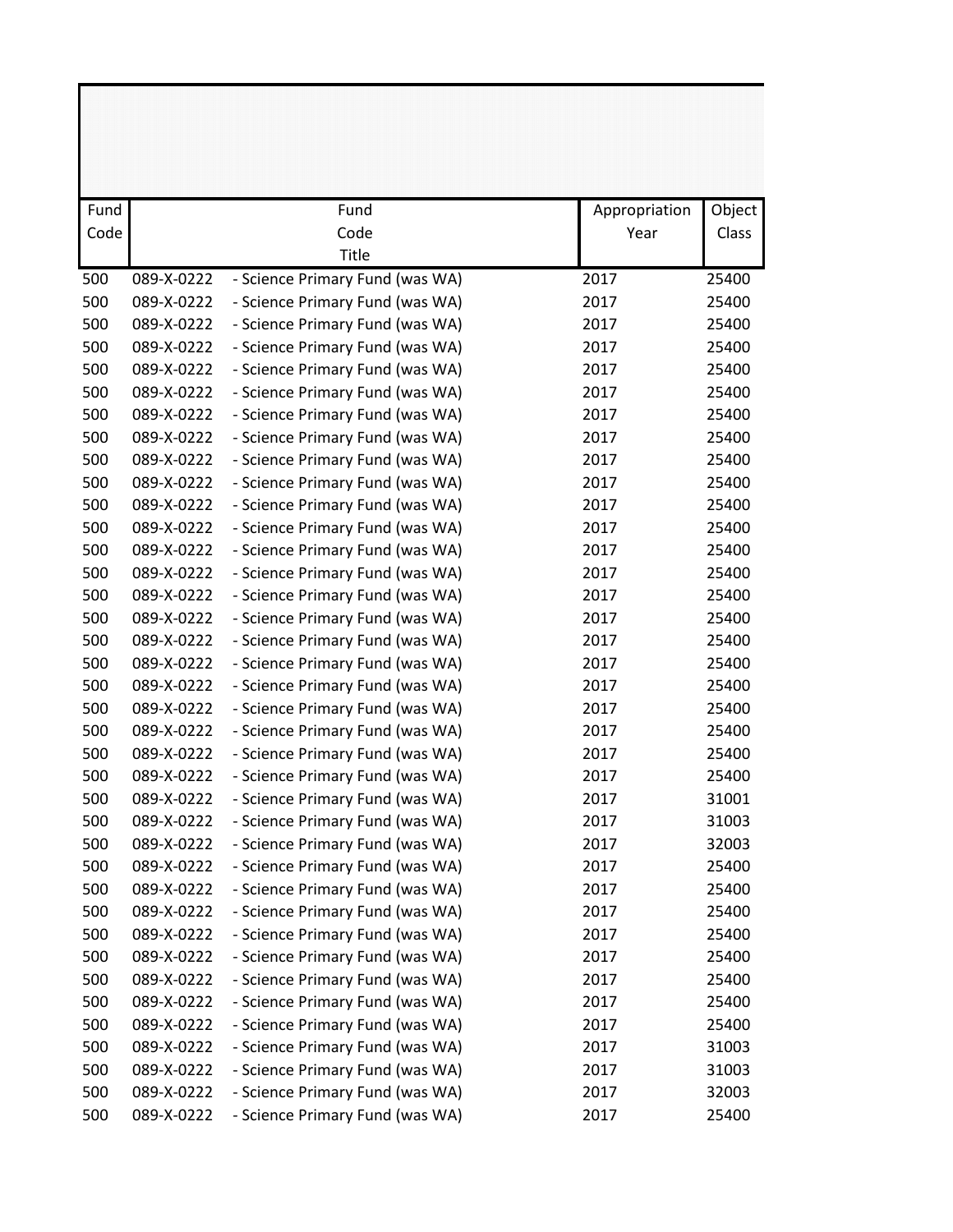| 500 | 089-X-0222 | - Science Primary Fund (was WA) | 2017 | 25400 |
|-----|------------|---------------------------------|------|-------|
| 500 | 089-X-0222 | - Science Primary Fund (was WA) | 2017 | 25400 |
| 500 | 089-X-0222 | - Science Primary Fund (was WA) | 2017 | 25400 |
| 500 | 089-X-0222 | - Science Primary Fund (was WA) | 2017 | 25400 |
| 500 | 089-X-0222 | - Science Primary Fund (was WA) | 2017 | 25400 |
| 500 | 089-X-0222 | - Science Primary Fund (was WA) | 2017 | 25400 |
| 500 | 089-X-0222 | - Science Primary Fund (was WA) | 2017 | 25400 |
| 500 | 089-X-0222 | - Science Primary Fund (was WA) | 2017 | 25400 |
| 500 | 089-X-0222 | - Science Primary Fund (was WA) | 2017 | 25400 |
| 500 | 089-X-0222 | - Science Primary Fund (was WA) | 2017 | 25400 |
| 500 | 089-X-0222 | - Science Primary Fund (was WA) | 2017 | 25400 |
| 500 | 089-X-0222 | - Science Primary Fund (was WA) | 2017 | 25400 |
| 500 | 089-X-0222 | - Science Primary Fund (was WA) | 2017 | 25400 |
| 500 | 089-X-0222 | - Science Primary Fund (was WA) | 2017 | 25400 |
| 500 | 089-X-0222 | - Science Primary Fund (was WA) | 2017 | 25400 |
| 500 | 089-X-0222 | - Science Primary Fund (was WA) | 2017 | 25400 |
| 500 | 089-X-0222 | - Science Primary Fund (was WA) | 2017 | 25400 |
| 500 | 089-X-0222 | - Science Primary Fund (was WA) | 2017 | 25400 |
| 500 | 089-X-0222 | - Science Primary Fund (was WA) | 2017 | 25400 |
| 500 | 089-X-0222 | - Science Primary Fund (was WA) | 2017 | 25400 |
| 500 | 089-X-0222 | - Science Primary Fund (was WA) | 2017 | 25400 |
| 500 | 089-X-0222 | - Science Primary Fund (was WA) | 2017 | 25400 |
| 500 | 089-X-0222 | - Science Primary Fund (was WA) | 2017 | 25400 |
| 500 | 089-X-0222 | - Science Primary Fund (was WA) | 2017 | 25400 |

## **DOE Appropriated Total Non-Appropriated Total Other Federal Agency Total**

**SF-30 Total**

**FPDS-NG Total [Base And All Options Value] FPDS-NG Total [Base And Exercised Options Value] FPDS-NG Total [Action Obligation]**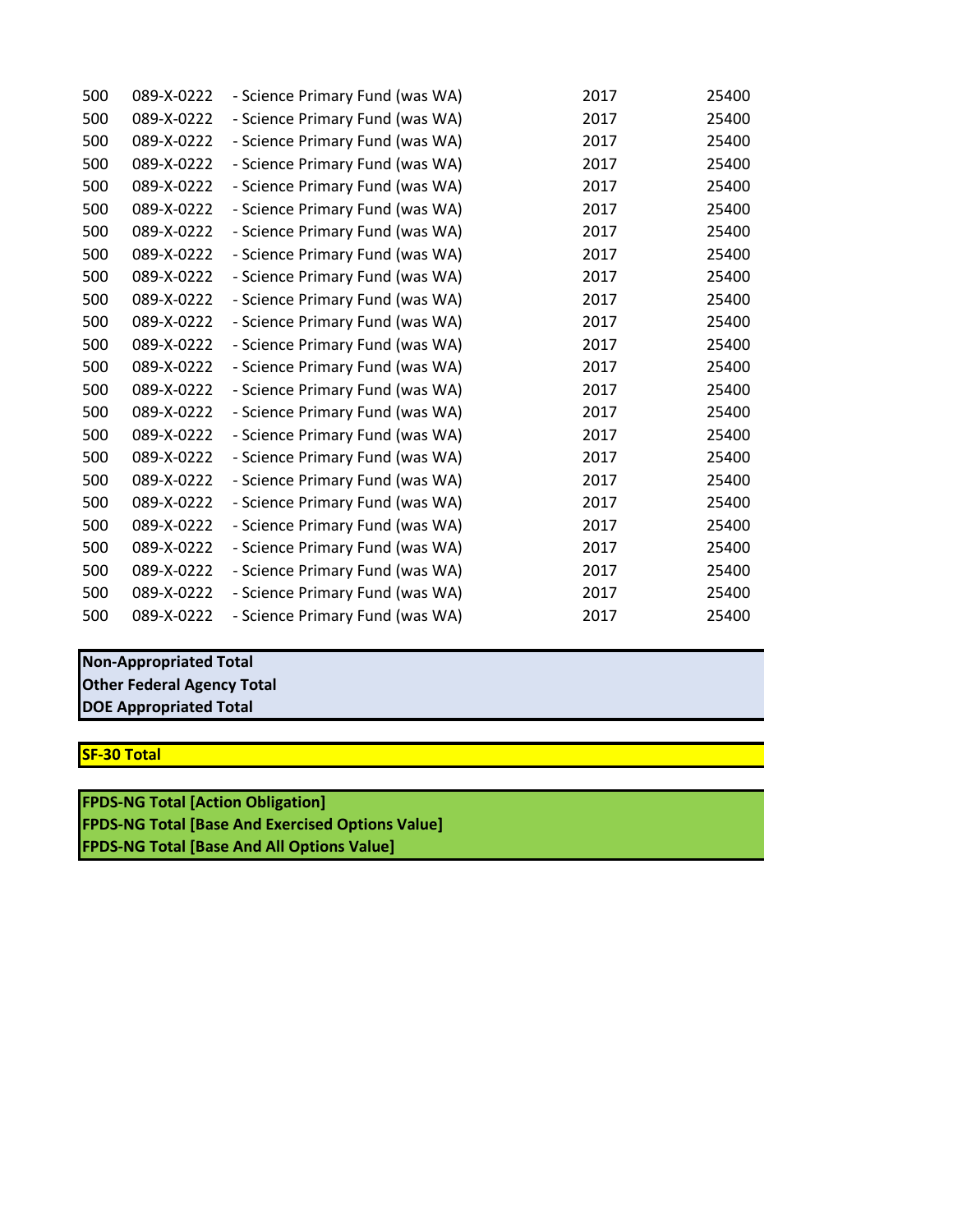| Object                                         | Legacy         | <b>OCL</b>      | Program         |
|------------------------------------------------|----------------|-----------------|-----------------|
| Class                                          | <b>B&amp;R</b> |                 |                 |
| Title                                          | Control        |                 |                 |
| <b>Operation and Maintenance of Facilities</b> | FS1000000      | C000984 2923652 |                 |
| <b>Operation and Maintenance of Facilities</b> | FS1000000      | C000984 2923653 |                 |
| <b>Operation and Maintenance of Facilities</b> | FS1000000      |                 | C000984 2923654 |
| <b>Operation and Maintenance of Facilities</b> | FS1000000      | C000984 2923655 |                 |
| Operation and Maintenance of Facilities        | FS1000000      |                 | C000984 2923656 |
| Operation and Maintenance of Facilities        | FS1000000      | C000984 2923657 |                 |
| <b>Operation and Maintenance of Facilities</b> | FS1000000      |                 | C000984 2923658 |
| <b>Operation and Maintenance of Facilities</b> | KA0000000      | C002852 2924313 |                 |
| <b>Operation and Maintenance of Facilities</b> | KA0000000      |                 | C002852 2924317 |
| <b>Operation and Maintenance of Facilities</b> | KA0000000      | C002852 2924320 |                 |
| <b>Operation and Maintenance of Facilities</b> | KA0000000      | C002852 2924325 |                 |
| Operation and Maintenance of Facilities        | KA0000000      | C002852 2924328 |                 |
| <b>Operation and Maintenance of Facilities</b> | KA0000000      | C002852 2924336 |                 |
| <b>Operation and Maintenance of Facilities</b> | KA0000000      | C002852 2924346 |                 |
| <b>Operation and Maintenance of Facilities</b> | KA0000000      | C002852 2924355 |                 |
| <b>Operation and Maintenance of Facilities</b> | KA0000000      | C002852 2924358 |                 |
| <b>Operation and Maintenance of Facilities</b> | KA0000000      | C002852 2924363 |                 |
| <b>Operation and Maintenance of Facilities</b> | KA0000000      |                 | C002852 2924366 |
| <b>Operation and Maintenance of Facilities</b> | KA0000000      | C002852 2924368 |                 |
| <b>Operation and Maintenance of Facilities</b> | KA0000000      | C002852 2924369 |                 |
| <b>Operation and Maintenance of Facilities</b> | KA0000000      | C002852 2924371 |                 |
| <b>Operation and Maintenance of Facilities</b> | KA0000000      |                 | C002852 2924380 |
| <b>Operation and Maintenance of Facilities</b> | KA0000000      | C002852 2924382 |                 |
| Major Items of Equipment (MIE)                 | KA0000000      |                 | C002852 2924320 |
| Other Equipment (EQU)                          | KA0000000      | C002852 2924363 |                 |
| Accelerator Improve/Reactor Mod projects (AIP) | KA0000000      | C002852 2924382 |                 |
| Operation and Maintenance of Facilities        | KB0000000      | C001009 2923721 |                 |
| <b>Operation and Maintenance of Facilities</b> | KB0000000      | C001009 2923733 |                 |
| <b>Operation and Maintenance of Facilities</b> | KB0000000      | C001009 2923734 |                 |
| <b>Operation and Maintenance of Facilities</b> | KB0000000      |                 | C001009 2923736 |
| <b>Operation and Maintenance of Facilities</b> | KB0000000      |                 | C001009 2923737 |
| <b>Operation and Maintenance of Facilities</b> | KB0000000      | C001009 2923746 |                 |
| <b>Operation and Maintenance of Facilities</b> | KB0000000      |                 | C001009 2923749 |
| <b>Operation and Maintenance of Facilities</b> | KB0000000      | C001009 2923755 |                 |
| Other Equipment (EQU)                          | KB0000000      |                 | C001009 2923736 |
| Other Equipment (EQU)                          | KB0000000      |                 | C001009 2923737 |
| Accelerator Improve/Reactor Mod projects (AIP) | KB0000000      |                 | C001009 2923736 |
| <b>Operation and Maintenance of Facilities</b> | KC0000000      |                 | C002853 2923769 |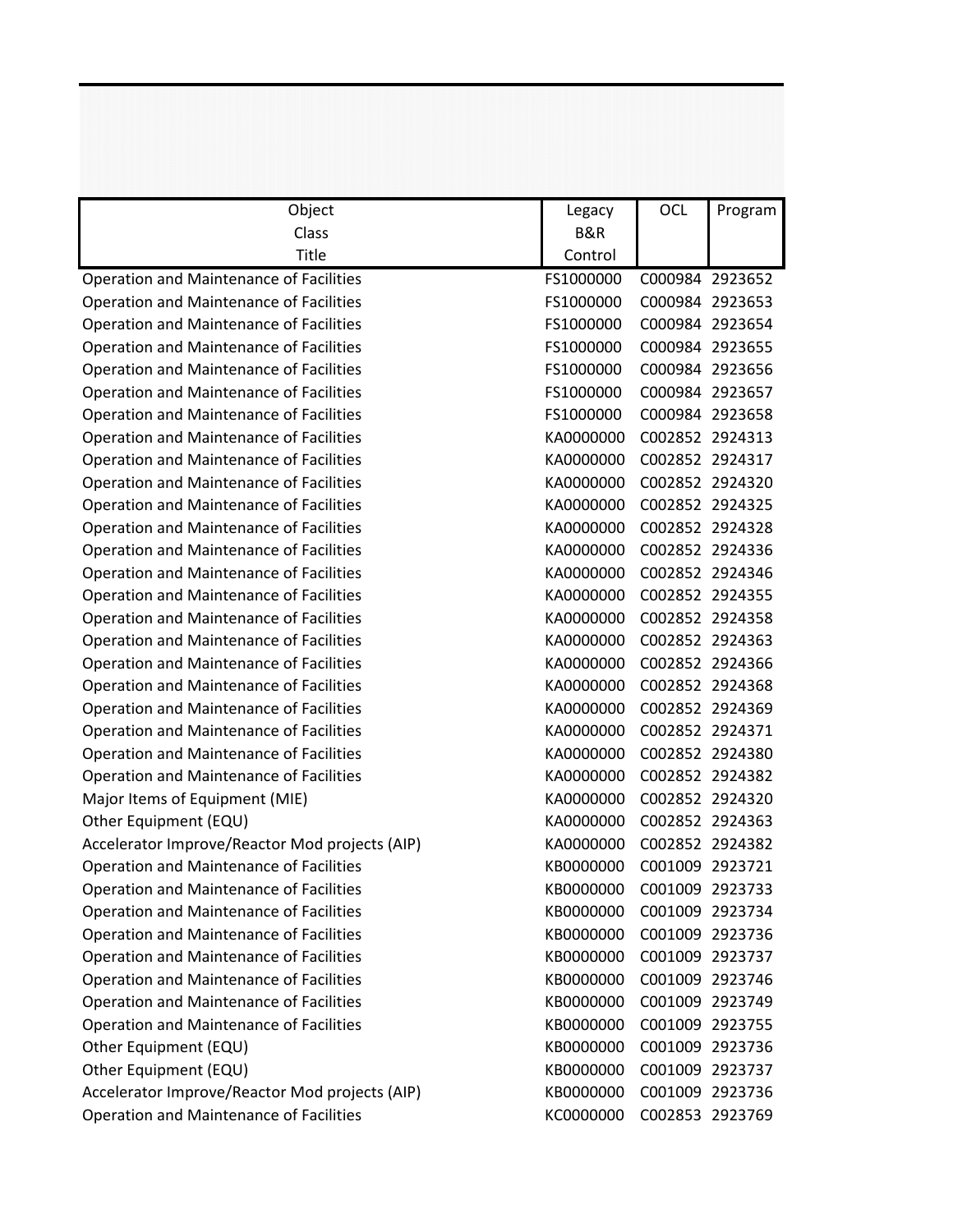Operation and Maintenance of Facilities Operation and Maintenance of Facilities Operation and Maintenance of Facilities Operation and Maintenance of Facilities Operation and Maintenance of Facilities Operation and Maintenance of Facilities Operation and Maintenance of Facilities Operation and Maintenance of Facilities Operation and Maintenance of Facilities Operation and Maintenance of Facilities Operation and Maintenance of Facilities Operation and Maintenance of Facilities Operation and Maintenance of Facilities Operation and Maintenance of Facilities Operation and Maintenance of Facilities Operation and Maintenance of Facilities Operation and Maintenance of Facilities Operation and Maintenance of Facilities Operation and Maintenance of Facilities Operation and Maintenance of Facilities Operation and Maintenance of Facilities Operation and Maintenance of Facilities Operation and Maintenance of Facilities Operation and Maintenance of Facilities

| KC0000000 | C002853 | 2923774 |
|-----------|---------|---------|
| KC0000000 | C002853 | 2923775 |
| KC0000000 | C002853 | 2923803 |
| KC0000000 | C002853 | 2923807 |
| KC0000000 | C002853 | 2923809 |
| KC0000000 | C002853 | 2924233 |
| KC0000000 | C002853 | 2924242 |
| KC0000000 | C002853 | 2924294 |
| KC0000000 | C002853 | 2924295 |
| KC0000000 | C002853 | 2924299 |
| KC0000000 | C002853 | 2924300 |
| KC0000000 | C002853 | 2924305 |
| KC0000000 | C002853 | 2924405 |
| KC0000000 | C002853 | 2924421 |
| KC0000000 | C002853 | 2924460 |
| KC0000000 | C002853 | 2924472 |
| KC0000000 | C002853 | 3023325 |
| KJOOOOOOO | C001018 | 2924137 |
| KJOOOOOOO | C001018 | 2924474 |
| KP0000000 | C001024 | 2924203 |
| KP0000000 | C001024 | 2924209 |
| KP0000000 | C001024 | 2924211 |
| KP0000000 | C001024 | 2924216 |
| KP0000000 | C001024 | 2924462 |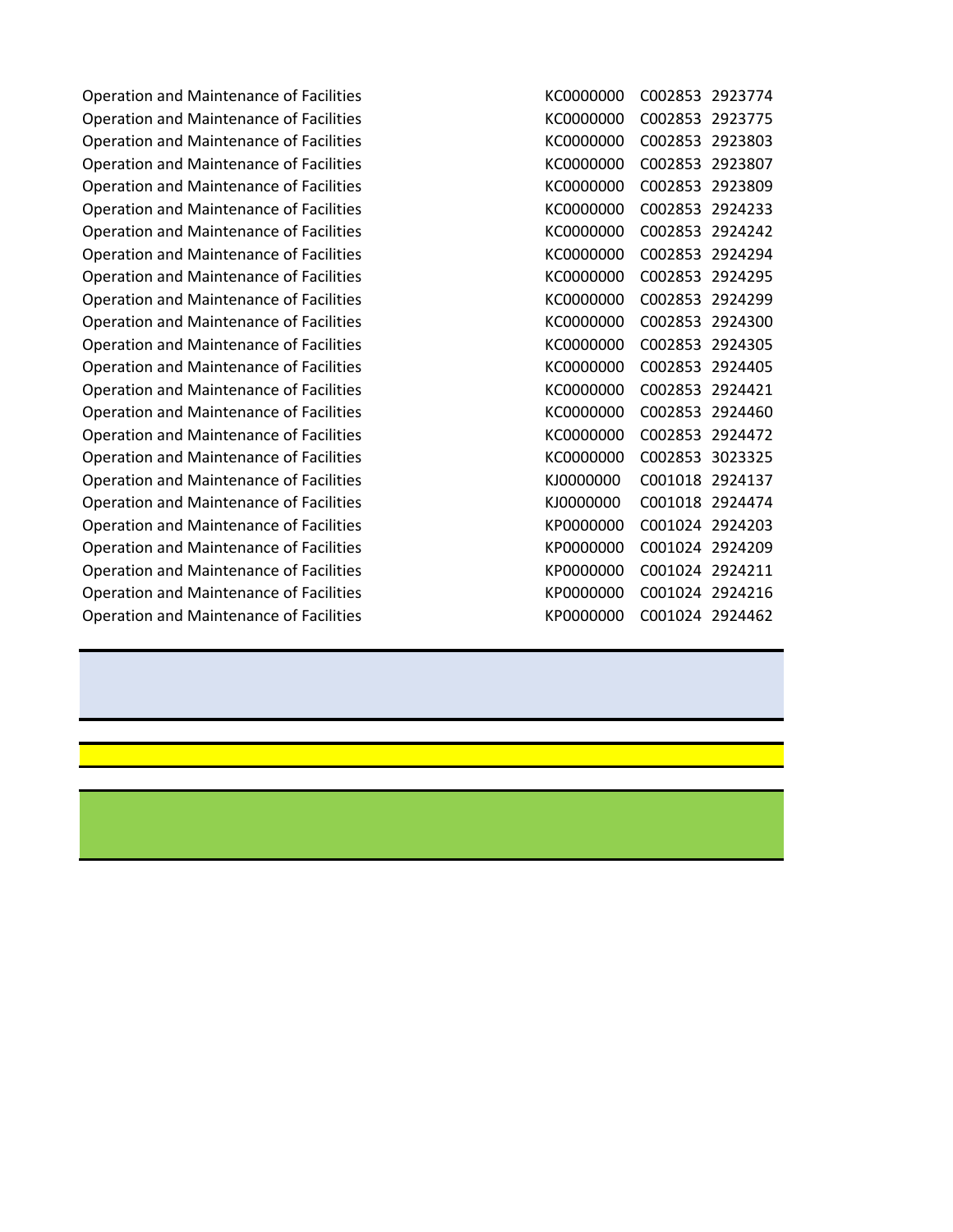## DE-SC0012704 CONTRACT MOD # 0058 [Financial 1] BROOKHAVEN NATIONAL LABORATORY

| Program                                                      | <b>WFO</b> |
|--------------------------------------------------------------|------------|
| Title                                                        |            |
|                                                              |            |
| FS1001000, Protective Forces                                 | 0          |
| FS1002000, Security Systems                                  | 0          |
| FS1004000, Information Security                              | 0          |
| FS1005000, Cyber Security                                    | 0          |
| FS1006000, Personnel Security                                | 0          |
| FS1007000, Material Control and Accountability               | 0          |
| FS1009000, Program Management                                | 0          |
| KA2101020, National Laboratories                             | 0          |
| KA2102021, ATLAS Detector and Computing Support              | 0          |
| KA2103011, MIE                                               | 0          |
| KA2201020, National Laboratories                             | 0          |
| KA2202010, Experimental Operations and Support               | 0          |
| KA2202090, Other Facilities                                  | 0          |
| KA2301020, National Laboratories                             | 0          |
| KA2401012, National Laboratories                             | 0          |
| KA2401022, Scientific Computing                              | 0          |
| KA2403013, Other Projects                                    | 0          |
| KA2501012, National Laboratories                             | 0          |
| KA2501021, LHC Accelerator Research                          | 0          |
| KA2501022, Muon Accelerators                                 | 0          |
| KA2501032, National Laboratories                             | 0          |
| KA2601020, National Laboratories                             | 0          |
| KA2602010, Accelerator Operations and Support                | 0          |
| KA2103011, MIE                                               | 0          |
| KA2403013, Other Projects                                    | 0          |
| KA2602010, Accelerator Operations and Support                | 0          |
| KB0101022, Medium Energy, Other National Laboratory Research | 0          |
| KB0201021, Heavy Ion, RHIC Research                          | 0          |
| KB0201022, Heavy Ion, Other National Laboratory Research     | 0          |
| KB0202011, Heavy Ion, RHIC Accelerator Operations            | 0          |
| KB0202012, Heavy Ion, RHIC Experimental Support              | 0          |
| KB0301020, Theory, National Laboratory Research              | 0          |
| KB0301042, Theory, Nuclear Data, National Laboratory Researc | 0          |
| KB0401022, Low Energy, Other National Laboratory Research    | 0          |
| KB0202011, Heavy Ion, RHIC Accelerator Operations            | 0          |
| KB0202012, Heavy Ion, RHIC Experimental Support              | 0          |
| KB0202011, Heavy Ion, RHIC Accelerator Operations            | 0          |
| KC0201010, Structure Of Materials                            | 0          |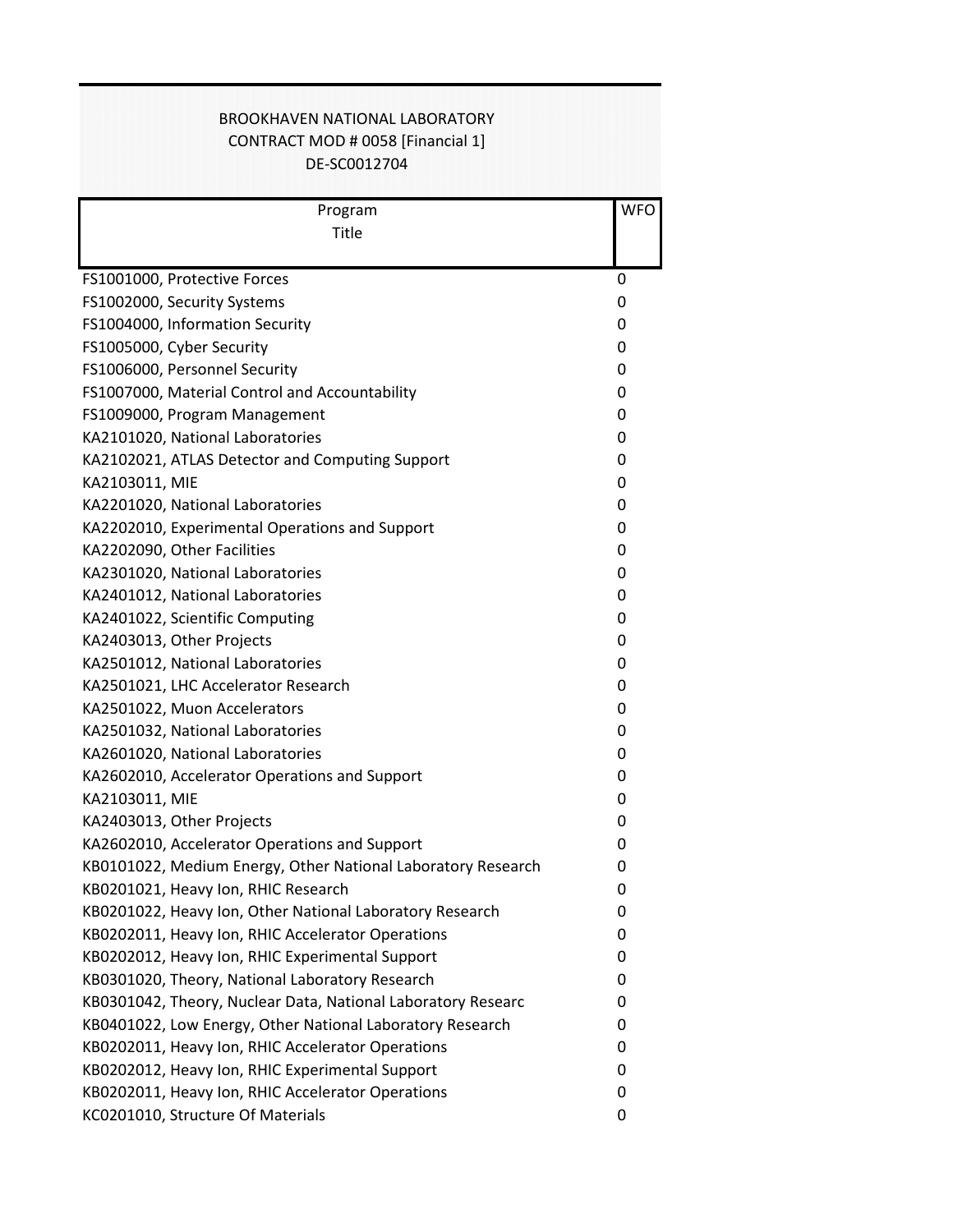| KC0202020, Experimental Condensed Matter Physics             | 0 |
|--------------------------------------------------------------|---|
| KC0202030, Condensed Matter Theory, Particle-Solid Interacti | 0 |
| KC0301020, Chemical Physics                                  | 0 |
| KC0302010, Chemical Energy                                   | 0 |
| KC0302030, Heavy Element Chemistry                           | 0 |
| KC0401040, National Synchrotron Light Source II (BNL)        | 0 |
| KC0403020, Center for Functional Nanomaterials (BNL)         | 0 |
| KC0202040, Mechanical Behavior and Radiation Effects         | 0 |
| KC0202050, Physical Behavior of Materials                    | 0 |
| KC0304020, Physical Biosciences                              | 0 |
| KC0304030, Solar Photochemistry                              | 0 |
| KC0406020, Accelerator and Detector Research                 | 0 |
| KC0201060, Neutron and X-Ray Scatering                       | 0 |
| KC0406030, Long Term Surveillance and Maintenance            | 0 |
| KC0301050, Condensed Phase & Interfacial Molecular Science   | 0 |
| KC0201070, X-Ray Scattering                                  | 0 |
| KC0203020, Synthesis and Processing Science                  | 0 |
| KJ0404000, Next Generation Networking for Science            | 0 |
| KJ0402010, Computer Sciences - Research                      | 0 |
| KP1601040, Computational Biosciences                         | 0 |
| KP1605010, Structural Biology Infrastructure                 | 0 |
| KP1701000, Atmospheric System Research                       | 0 |
| KP1703020, Earth System Modeling                             | 0 |
| KP1703040, Climate Model Development and Validation          | 0 |
|                                                              |   |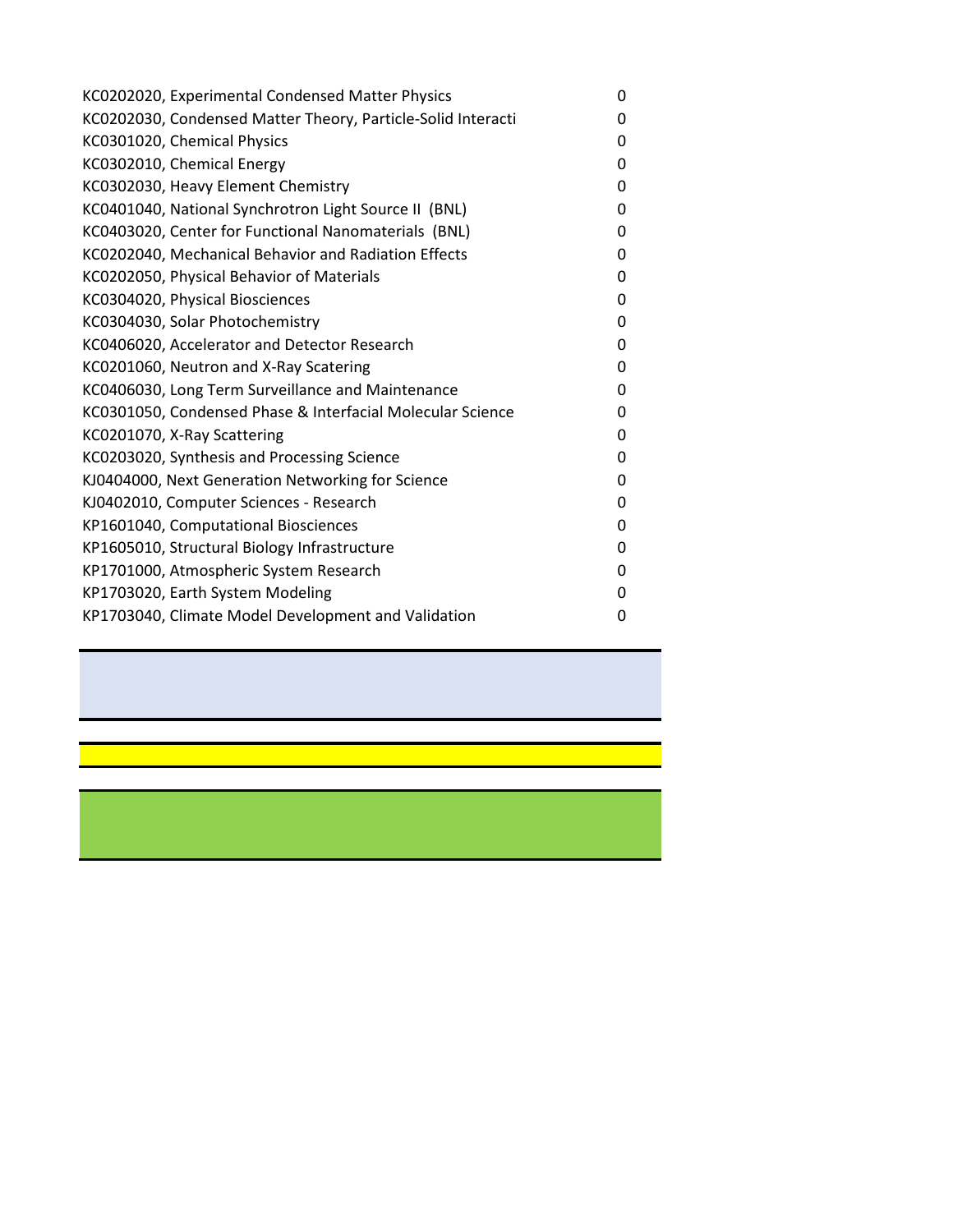| <b>WFO</b>        | Local  |
|-------------------|--------|
| <b>Title</b>      | Use    |
|                   |        |
| Default WFO Value | 0      |
| Default WFO Value | 0      |
| Default WFO Value | 0      |
| Default WFO Value | 0      |
| Default WFO Value | 0      |
| Default WFO Value | 0      |
| Default WFO Value | 0      |
| Default WFO Value | 0      |
| Default WFO Value | 0      |
| Default WFO Value | 485493 |
| Default WFO Value | 0      |
| Default WFO Value | 0      |
| Default WFO Value | 0      |
| Default WFO Value | 0      |
| Default WFO Value | 0      |
| Default WFO Value | 0      |
| Default WFO Value | 0      |
| Default WFO Value | 0      |
| Default WFO Value | 0      |
| Default WFO Value | 0      |
| Default WFO Value | 0      |
| Default WFO Value | 0      |
| Default WFO Value | 0      |
| Default WFO Value | 485486 |
| Default WFO Value | 485396 |
| Default WFO Value | 485395 |
| Default WFO Value | 0      |
| Default WFO Value | 0      |
| Default WFO Value | 0      |
| Default WFO Value | 0      |
| Default WFO Value | 0      |
| Default WFO Value | 0      |
| Default WFO Value | 0      |
| Default WFO Value | 0      |
| Default WFO Value | 485396 |
| Default WFO Value | 485396 |
| Default WFO Value | 485395 |
| Default WFO Value | 0      |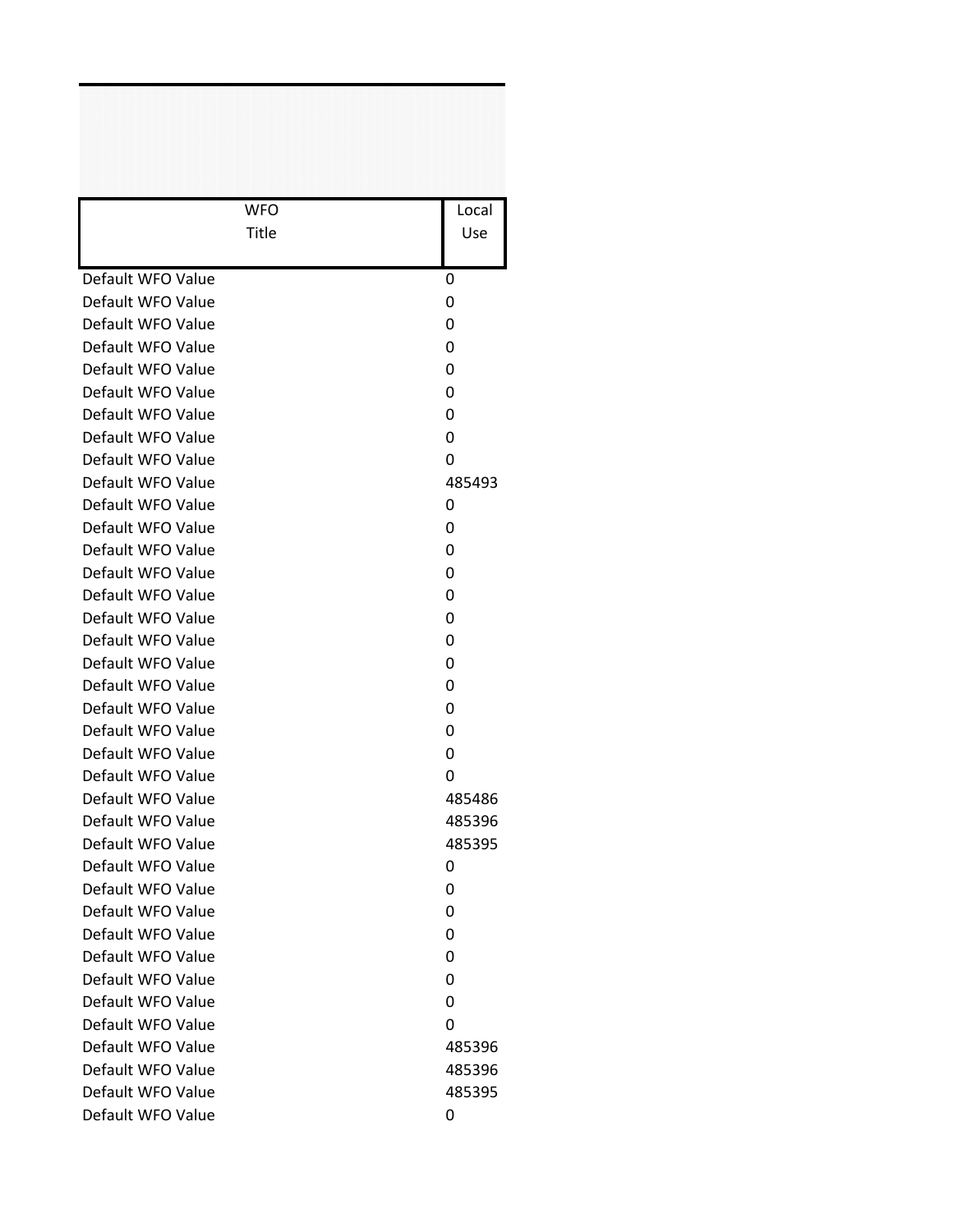| Default WFO Value | 0 |
|-------------------|---|
| Default WFO Value | 0 |
| Default WFO Value | 0 |
| Default WFO Value | 0 |
| Default WFO Value | 0 |
| Default WFO Value | 0 |
| Default WFO Value | 0 |
| Default WFO Value | 0 |
| Default WFO Value | 0 |
| Default WFO Value | 0 |
| Default WFO Value | 0 |
| Default WFO Value | 0 |
| Default WFO Value | 0 |
| Default WFO Value | 0 |
| Default WFO Value | 0 |
| Default WFO Value | 0 |
| Default WFO Value | 0 |
| Default WFO Value | 0 |
| Default WFO Value | 0 |
| Default WFO Value | 0 |
| Default WFO Value | 0 |
| Default WFO Value | 0 |
| Default WFO Value | 0 |
| Default WFO Value | 0 |
|                   |   |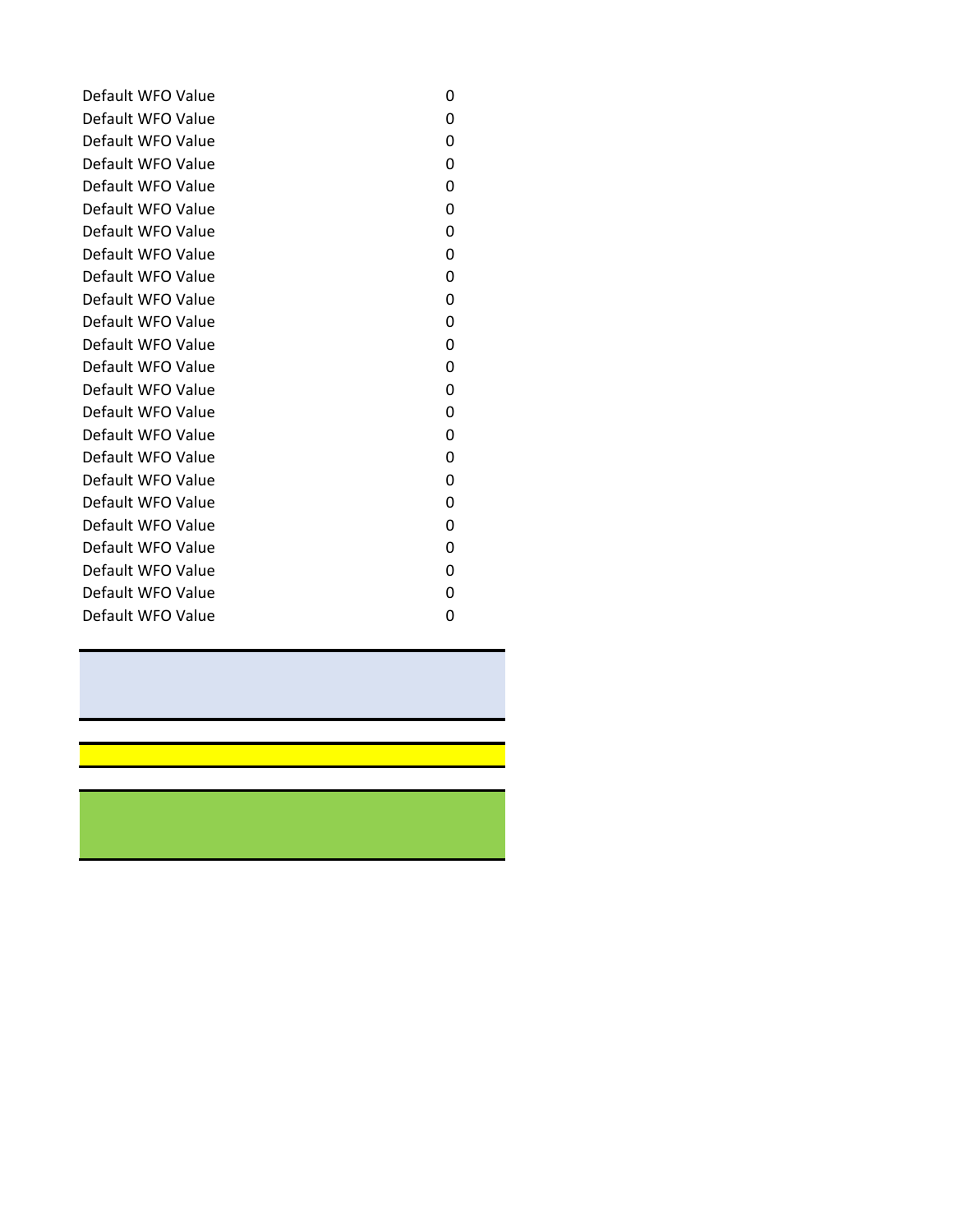| Local                   | Beginning   | <b>Budget</b> | <b>Budget</b>   |
|-------------------------|-------------|---------------|-----------------|
| Use                     | Uncosted    | Authority     | Authority       |
| Code                    | Obligations | Previous      | Change          |
| Default Local Use Value | \$0.00      | \$0.00        | \$1,302,000.00  |
| Default Local Use Value | \$0.00      | \$0.00        | \$172,000.00    |
| Default Local Use Value | \$0.00      | \$0.00        | \$98,000.00     |
| Default Local Use Value | \$0.00      | \$0.00        | \$403,000.00    |
| Default Local Use Value | \$0.00      | \$0.00        | \$113,000.00    |
| Default Local Use Value | \$0.00      | \$0.00        | \$136,000.00    |
| Default Local Use Value | \$0.00      | \$0.00        | \$151,000.00    |
| Default Local Use Value | \$0.00      | \$0.00        | \$1,037,000.00  |
| Default Local Use Value | \$0.00      | \$0.00        | \$4,619,000.00  |
| CHOPEMIE61BM            | \$0.00      | \$0.00        | \$723,000.00    |
| Default Local Use Value | \$0.00      | \$0.00        | \$905,000.00    |
| Default Local Use Value | \$0.00      | \$0.00        | \$204,000.00    |
| Default Local Use Value | \$0.00      | \$0.00        | \$81,000.00     |
| Default Local Use Value | \$0.00      | \$0.00        | \$209,000.00    |
| Default Local Use Value | \$0.00      | \$0.00        | \$754,000.00    |
| Default Local Use Value | \$0.00      | \$0.00        | \$32,000.00     |
| Default Local Use Value | \$0.00      | \$0.00        | \$80,000.00     |
| Default Local Use Value | \$0.00      | \$0.00        | \$26,000.00     |
| Default Local Use Value | \$0.00      | \$0.00        | \$1,883,000.00  |
| Default Local Use Value | \$0.00      | \$0.00        | \$52,000.00     |
| Default Local Use Value | \$0.00      | \$0.00        | \$230,000.00    |
| Default Local Use Value | \$0.00      | \$0.00        | \$24,000.00     |
| Default Local Use Value | \$0.00      | \$0.00        | \$757,000.00    |
| CHEQUMIE30YD            | \$0.00      | \$0.00        | \$1,780,000.00  |
| CHEQU                   | \$0.00      | \$0.00        | \$750,000.00    |
| <b>CHAIP</b>            | \$0.00      | \$0.00        | \$244,000.00    |
| Default Local Use Value | \$0.00      | \$0.00        | \$425,800.00    |
| Default Local Use Value | \$0.00      | \$0.00        | \$1,220,900.00  |
| Default Local Use Value | \$0.00      | \$0.00        | \$25,000.00     |
| Default Local Use Value | \$0.00      | \$0.00        | \$24,359,900.00 |
| Default Local Use Value | \$0.00      | \$0.00        | \$6,502,200.00  |
| Default Local Use Value | \$0.00      | \$0.00        | \$507,800.00    |
| Default Local Use Value | \$0.00      | \$0.00        | \$757,000.00    |
| Default Local Use Value | \$0.00      | \$0.00        | \$130,000.00    |
| <b>CHEQU</b>            | \$0.00      | \$0.00        | \$203,500.00    |
| CHEQU                   | \$0.00      | \$0.00        | \$502,200.00    |
| <b>CHAIP</b>            | \$0.00      | \$0.00        | \$440,600.00    |
| Default Local Use Value | \$0.00      | \$0.00        | \$553,000.00    |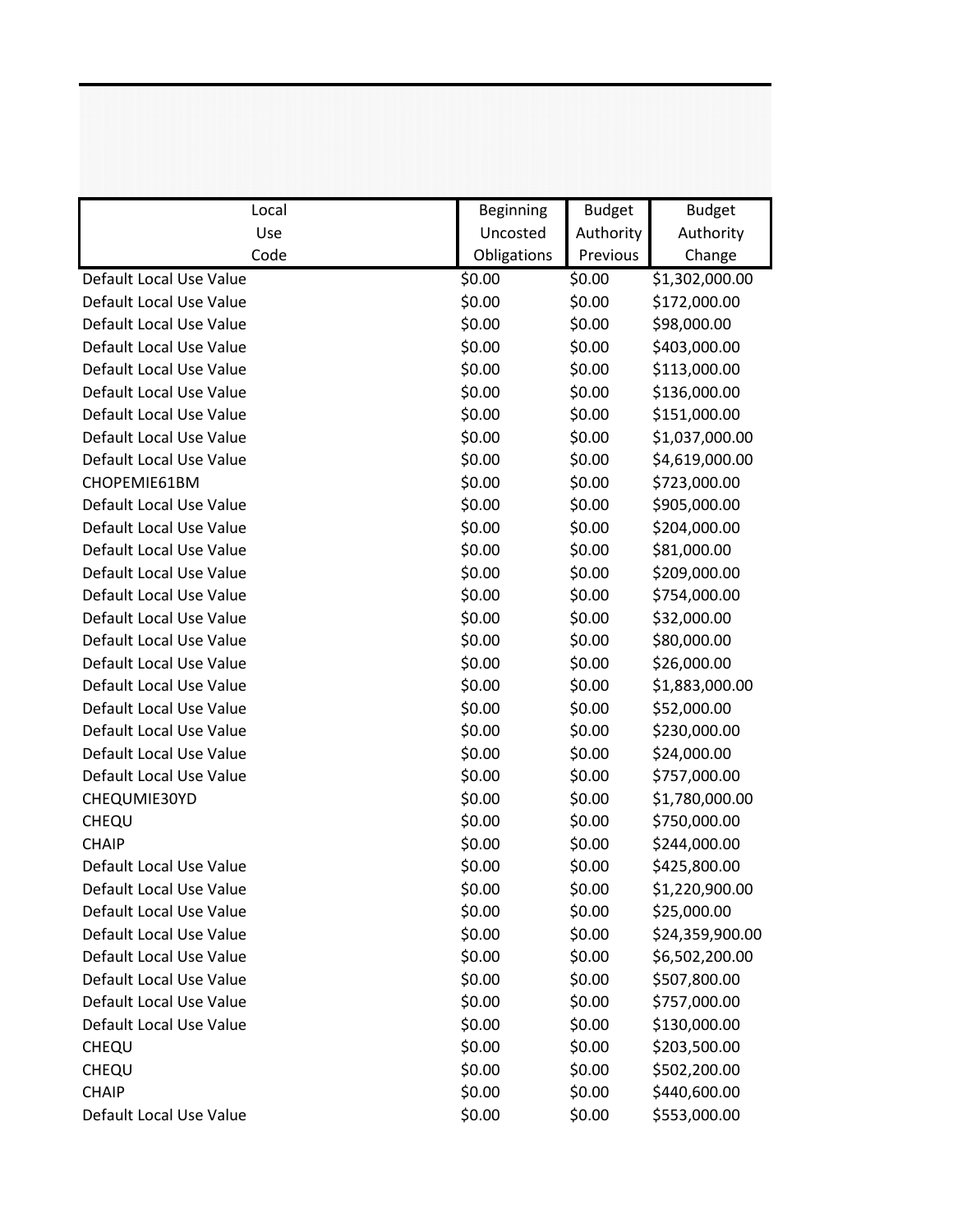| Default Local Use Value | \$0.00 | \$0.00 | \$362,000.00    |
|-------------------------|--------|--------|-----------------|
| Default Local Use Value | \$0.00 | \$0.00 | \$286,000.00    |
| Default Local Use Value | \$0.00 | \$0.00 | \$298,000.00    |
| Default Local Use Value | \$0.00 | \$0.00 | \$692,000.00    |
| Default Local Use Value | \$0.00 | \$0.00 | \$41,000.00     |
| Default Local Use Value | \$0.00 | \$0.00 | \$21,040,000.00 |
| Default Local Use Value | \$0.00 | \$0.00 | \$3,990,000.00  |
| Default Local Use Value | \$0.00 | \$0.00 | \$38,000.00     |
| Default Local Use Value | \$0.00 | \$0.00 | \$133,000.00    |
| Default Local Use Value | \$0.00 | \$0.00 | \$619,000.00    |
| Default Local Use Value | \$0.00 | \$0.00 | \$1,152,000.00  |
| Default Local Use Value | \$0.00 | \$0.00 | \$100,000.00    |
| Default Local Use Value | \$0.00 | \$0.00 | \$451,000.00    |
| Default Local Use Value | \$0.00 | \$0.00 | \$1,386,000.00  |
| Default Local Use Value | \$0.00 | \$0.00 | \$239,000.00    |
| Default Local Use Value | \$0.00 | \$0.00 | \$249,000.00    |
| Default Local Use Value | \$0.00 | \$0.00 | \$465,000.00    |
| Default Local Use Value | \$0.00 | \$0.00 | \$730,000.00    |
| Default Local Use Value | \$0.00 | \$0.00 | \$450,000.00    |
| Default Local Use Value | \$0.00 | \$0.00 | \$432,000.00    |
| Default Local Use Value | \$0.00 | \$0.00 | \$480,000.00    |
| Default Local Use Value | \$0.00 | \$0.00 | \$990,000.00    |
| Default Local Use Value | \$0.00 | \$0.00 | \$55,000.00     |
| Default Local Use Value | \$0.00 | \$0.00 | \$270,000.00    |
|                         |        |        |                 |
|                         | \$0.00 | \$0.00 | \$0.00          |
|                         | \$0.00 | \$0.00 | \$0.00          |
|                         | \$0.00 | \$0.00 | \$87,340,900.00 |
|                         |        |        |                 |
|                         | \$0.00 | \$0.00 | \$87,340,900.00 |
|                         |        |        | \$87,340,900.00 |
|                         |        |        | \$87,340,900.00 |
|                         |        |        | \$87,340,900.00 |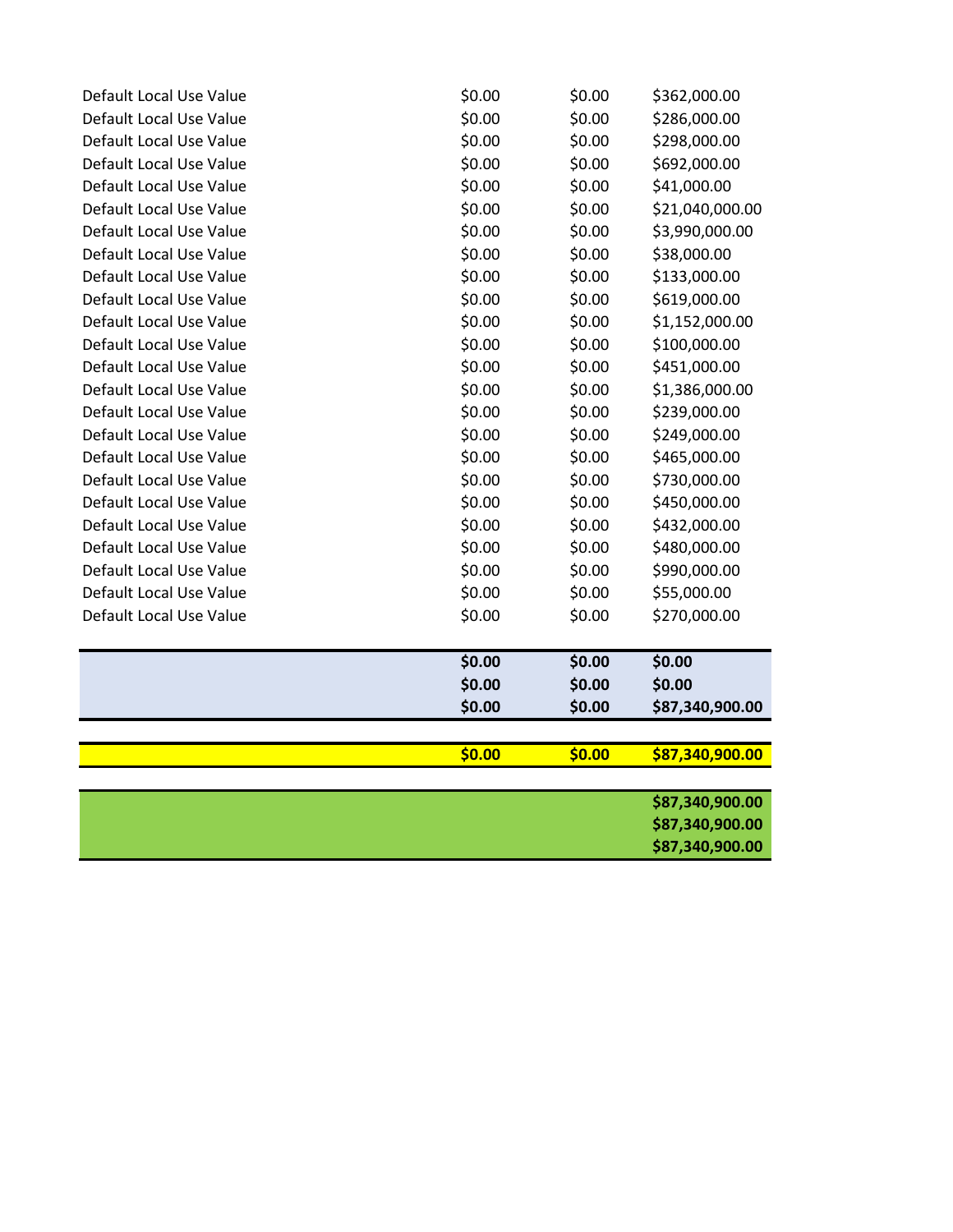| <b>Budget</b><br>Authority | Total<br>Available |
|----------------------------|--------------------|
| Revised                    |                    |
| \$1,302,000.00             | \$1,302,000.00     |
| \$172,000.00               | \$172,000.00       |
| \$98,000.00                | \$98,000.00        |
| \$403,000.00               | \$403,000.00       |
| \$113,000.00               | \$113,000.00       |
| \$136,000.00               | \$136,000.00       |
| \$151,000.00               | \$151,000.00       |
| \$1,037,000.00             | \$1,037,000.00     |
| \$4,619,000.00             | \$4,619,000.00     |
| \$723,000.00               | \$723,000.00       |
| \$905,000.00               | \$905,000.00       |
| \$204,000.00               | \$204,000.00       |
| \$81,000.00                | \$81,000.00        |
| \$209,000.00               | \$209,000.00       |
| \$754,000.00               | \$754,000.00       |
| \$32,000.00                | \$32,000.00        |
| \$80,000.00                | \$80,000.00        |
| \$26,000.00                | \$26,000.00        |
| \$1,883,000.00             | \$1,883,000.00     |
| \$52,000.00                | \$52,000.00        |
| \$230,000.00               | \$230,000.00       |
| \$24,000.00                | \$24,000.00        |
| \$757,000.00               | \$757,000.00       |
| \$1,780,000.00             | \$1,780,000.00     |
| \$750,000.00               | \$750,000.00       |
| \$244,000.00               | \$244,000.00       |
| \$425,800.00               | \$425,800.00       |
| \$1,220,900.00             | \$1,220,900.00     |
| \$25,000.00                | \$25,000.00        |
| \$24,359,900.00            | \$24,359,900.00    |
| \$6,502,200.00             | \$6,502,200.00     |
| \$507,800.00               | \$507,800.00       |
| \$757,000.00               | \$757,000.00       |
| \$130,000.00               | \$130,000.00       |
| \$203,500.00               | \$203,500.00       |
| \$502,200.00               | \$502,200.00       |
| \$440,600.00               | \$440,600.00       |
| \$553,000.00               | \$553,000.00       |